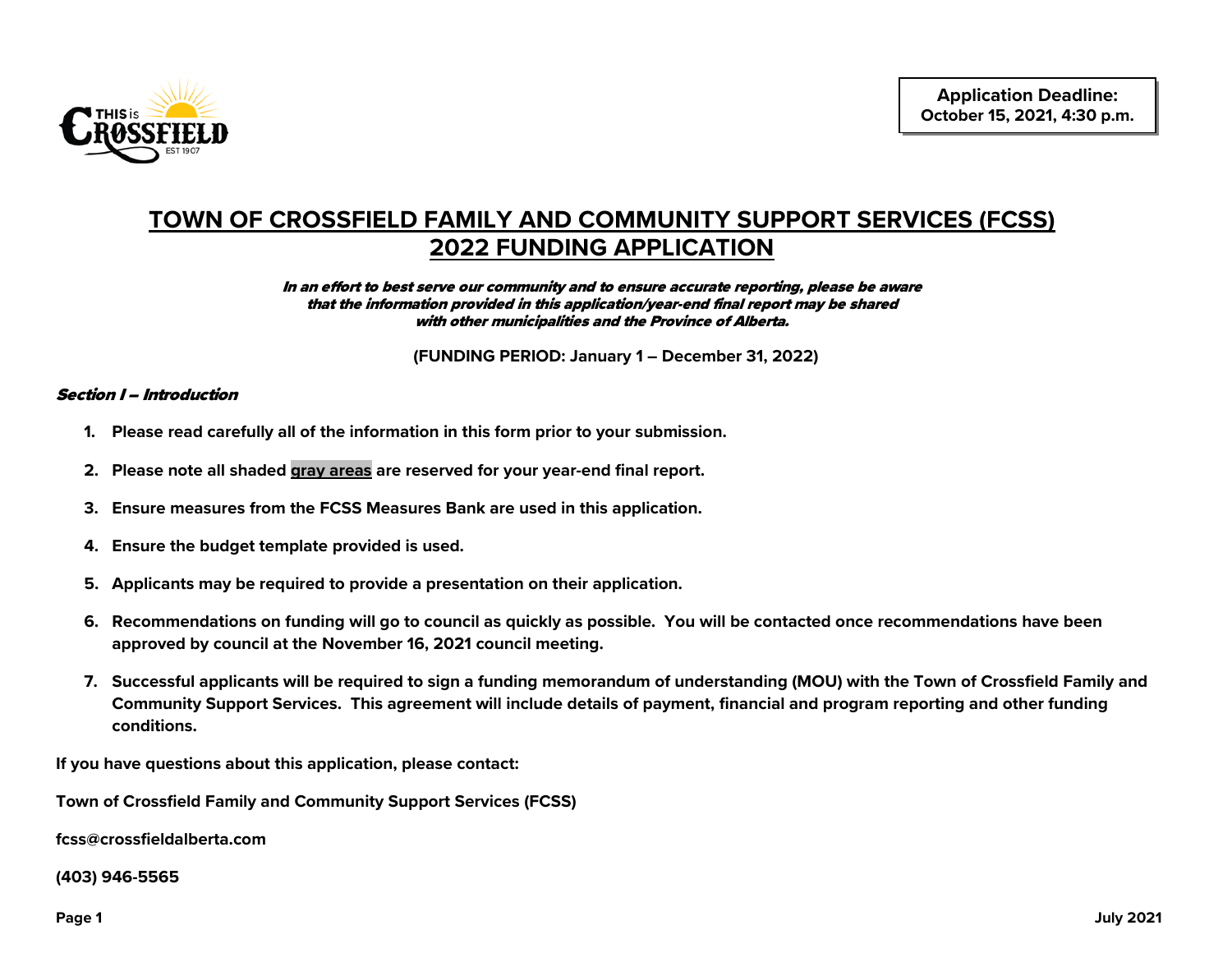### Section II: Information

**Family and Community Support Services (FCSS) is a partnership between the Province of Alberta and a municipality or Metis settlement that develops locally driven initiatives to** enhance the social well-being of individuals, families and community through prevention.

**To obtain FCSS conditional funding, programs of service providers must fit within the Town of Crossfield's priorities and meet the requirements of the Family and Community Support Services Outcomes Model: How we are making a difference (March 2012) and Family & Community Support Services Act and Regulations. These programs must:** 

### a) Enhance the social well-being of individuals, families and community through prevention and contribute to at least one of the following outcomes:

Individuals: Outcome 1: Individuals experience social wellbeing

Individuals: Outcome 2: Individuals are connected with others.

Individuals: Outcome 3: Children and youth develop positively.

Families: Outcome 1: Healthy functioning within families. Families: Outcome 2:

Families have social supports.

Community: Outcome 1: The community is connected and engaged.

Community: Outcome 2: Community social issues are identified and addressed.

b) Enhance the social well-being of individuals, families and community through prevention.

- c) Do one or more of the following:
	- i) help people to develop independence, strengthen coping skills and become more resistant to crisis;
	- ii) help people to develop an awareness of social needs;
	- iii) help people to develop interpersonal and group skills;
	- iv) help people and communities to assume responsibility for decisions and actions which affect them;
	- v) provide supports that help sustain people as active participants in the community.
- d) Programs and Services not eligible under the program include those that:
	- i) provide primarily for the recreational needs or leisure time pursuits of individuals;
	- ii) are intended to sustain an individual or family, i.e., providing food, clothing or shelter;
	- iii) are primarily rehabilitative in nature; or
	- iv) duplicate services that are ordinarily provided by a government or government agency.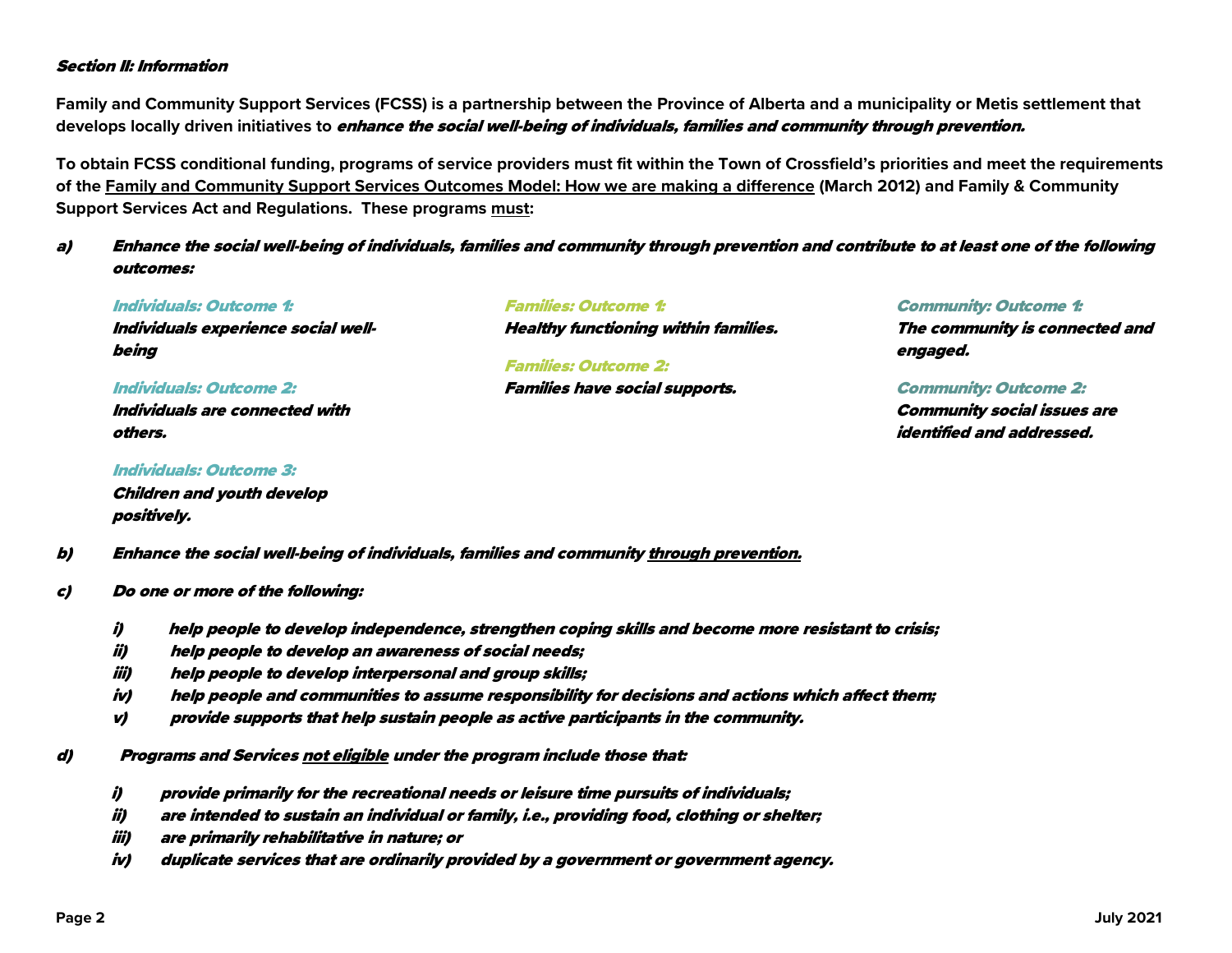**The above guidelines must be kept in mind when completing your application. If you are unsure if your program qualifies, please contact the Town of Crossfield Family and Community Support Services (FCSS) before you apply.**

**Please ensure the application is complete. Feel free to use additional sheets if the space provided on the application form is inadequate.**

### Section III - Conditions of Funding

- **1. Funding received from the Town of Crossfield Family and Community Support Services (FCSS) program must provide preventive social programs that directly benefit its residents.**
- **2. All funds must be spent by December 31st of the funding year.**
- **3. Any 2022 FCSS surpluses must be returned to the Town of Crossfield by January 27, 2023.**
- **4. Outcomes must be measured and data included in the year-end final report, which are the shaded gray areas, on this application. The 2022 final report must be submitted to the Town of Crossfield Family and Community Support Services (FCSS) by February 24, 2023.**
- **5. Measures must be selected from the Family and Community Support Services Measures Bank.**
- **6. The Town of Crossfield Family and Community Support Services (FCSS) will require a copy of the completed aggregated survey with the final report. A template for the aggravated survey will be provided when the Town of Crossfield FCSS meets with your group to sign the 2022 memorandum of understanding (MOU).**
- **7. The Town of Crossfield Family and Community Support Services (FCSS) will require copies of receipts from ALL purchases and detailed personnel costs (when receipts aren't provided) that were paid for using 2022 FCSS funds with the final report. The total of receipts and detailed personnel costs MUST equal the 2022 FCSS funding amount that was received.**

### Section IV – Submission of Application

### **APPLICATION SUBMISSIONS:**

**DEADLINE: October 15, 2021, 4:30 p.m.**

**MAIL/DROP-OFF: PO Box 500, 1005 Ross Street, Crossfield, Alta. T0M 0S0**

**Email: fcss@crossfieldalberta.com**

**Applications will not be accepted after the stated deadline.**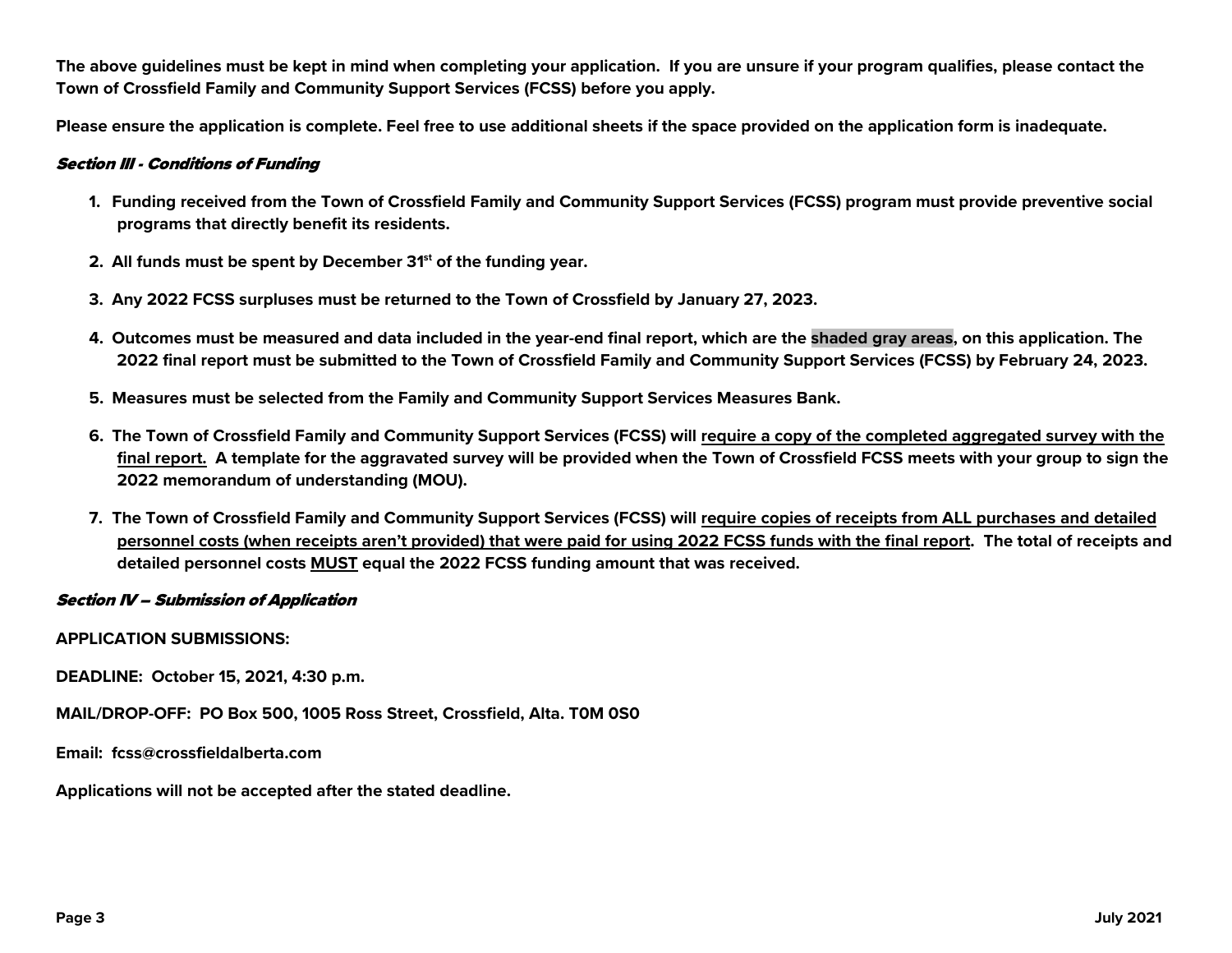## **Town of Crossfield Family and Community Support Services**

# **2022 Funding Application**

| <b>PROGRAM/PROJECT NAME</b> | <b>GRANT AMOUNT REQUESTED</b> | <b>GRANT AMOUNT AWARDED</b> |  |
|-----------------------------|-------------------------------|-----------------------------|--|
|                             |                               |                             |  |

| <b>2. AGENCY INFORMATION</b>                             |  |
|----------------------------------------------------------|--|
| <b>Agency Name:</b>                                      |  |
| <b>Executive Director Name:</b>                          |  |
| <b>E-Mail Address and Website:</b>                       |  |
| <b>Mailing Address (include postal code):</b>            |  |
| <b>Street Address:</b>                                   |  |
| <b>Project Telephone Number:</b>                         |  |
| <b>Project Contact Name:</b>                             |  |
| <b>Fiscal Agent Name &amp; Address: (if</b><br>required) |  |

## **3. TYPE OF ORGANIZATION**

| <b>Alberta Societies Act Registration Number:</b> | <b>Government Agency:</b> |
|---------------------------------------------------|---------------------------|
| <b>Charitable Number (if applicable):</b>         | Other (please specify):   |

## **4. AGENCY INFORMATION - Please provide a BRIEF overview of your agency, i.e., mission, mandate, history.**

### **5. PROGRAM/PROJECT OVERVIEW**

**Please explain briefly, in your own words, what the program/project is and why it is important to our community.**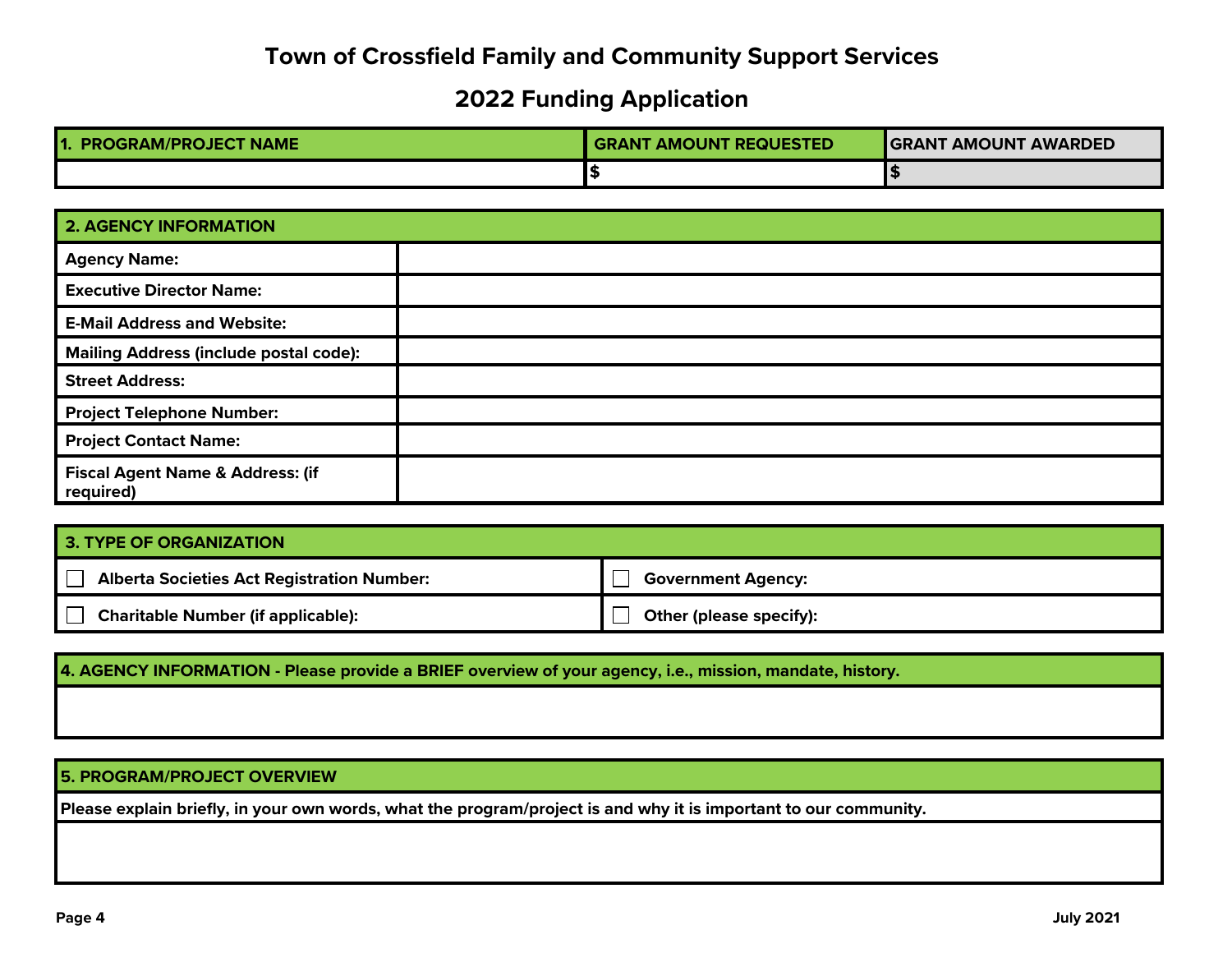| <b>6. PROGRAM/PROJECT LOGIC MODEL</b>                                                                                                                                                                                                          |                                                                           |
|------------------------------------------------------------------------------------------------------------------------------------------------------------------------------------------------------------------------------------------------|---------------------------------------------------------------------------|
| <b>Program/Project Title:</b>                                                                                                                                                                                                                  |                                                                           |
| <b>Statement of Need:</b>                                                                                                                                                                                                                      |                                                                           |
| <b>What community issue, need or situation are you</b><br>responding to? Evidence of need?                                                                                                                                                     |                                                                           |
| <b>Overall Goal:</b>                                                                                                                                                                                                                           |                                                                           |
| What change or impact do you want to achieve?                                                                                                                                                                                                  |                                                                           |
| <b>Strategy:</b>                                                                                                                                                                                                                               |                                                                           |
| How are you going to address the issue, need or<br>situation? (what are the actions/steps/activities) (i.e.<br>workshops, counselling, community forums, etc.)                                                                                 |                                                                           |
| Was your strategy implemented as planned above?<br>If not, why? What changed? How did it go? Did you<br>receive formal approval from the Town of Crossfield<br><b>Family and Community Support Services (FCSS) to</b><br>change your strategy? |                                                                           |
| Outcomes: (Please complete section 8 and list the<br>outcomes you are measuring from your program<br>here.)                                                                                                                                    | (List Outcome(s) here, add additional required information in section 8.) |
| What change or impact do you want to achieve?<br>(Knowledge, Attitude, Values, Skills, Behaviour)                                                                                                                                              |                                                                           |
| Who is served:                                                                                                                                                                                                                                 |                                                                           |
| <b>Target Group</b>                                                                                                                                                                                                                            |                                                                           |
| <b>Rationale:</b>                                                                                                                                                                                                                              |                                                                           |
| Why will your strategy help you achieve your<br>outcome(s)?                                                                                                                                                                                    |                                                                           |
| What evidence do you have that this strategy will<br>work? Research? (Best practices)                                                                                                                                                          |                                                                           |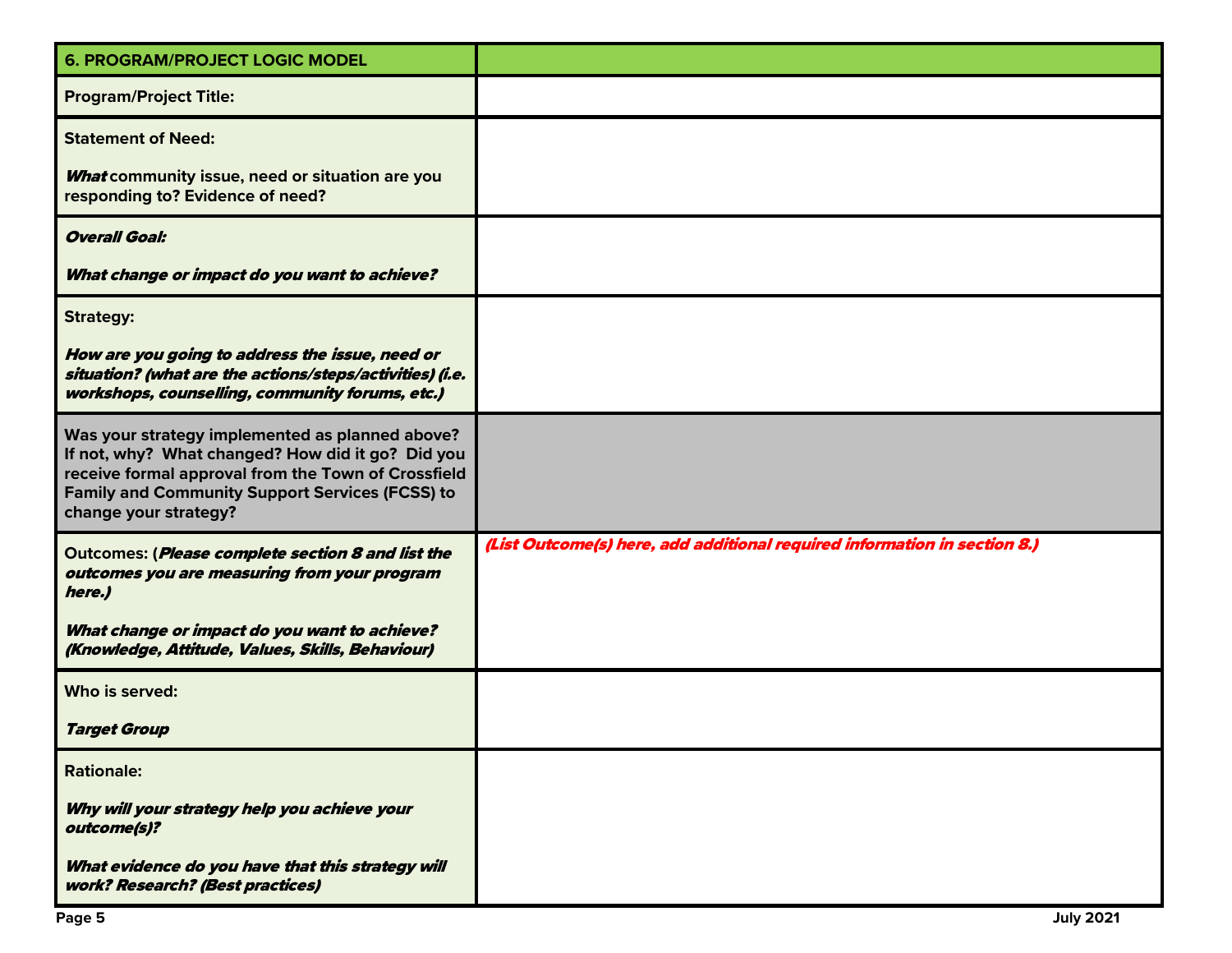| <b>Resources needed (inputs):</b><br>Such as staff, volunteers, money, materials,<br>equipment, technology, information - please be as |  |
|----------------------------------------------------------------------------------------------------------------------------------------|--|
| specific as possible and include detailed<br>information on the needed financial resources in<br>your budget on section 10.            |  |
| <b>Partners:</b>                                                                                                                       |  |
| Who and what resource does each partner bring to<br>the program/project (i.e., money, staff or knowledge<br>etc.)                      |  |

| 7. OUTPUTS                                                         |                                  |                                   |                              | <b>NOTE:</b><br><b>For Funding Application: complete White Areas</b><br>For Year End Final Report: Finish by completing Shaded Gray Areas |               |                              |                                   |                 |                      |                           |                                   |
|--------------------------------------------------------------------|----------------------------------|-----------------------------------|------------------------------|-------------------------------------------------------------------------------------------------------------------------------------------|---------------|------------------------------|-----------------------------------|-----------------|----------------------|---------------------------|-----------------------------------|
| Anticipated and actual # of participants for this program/project: |                                  |                                   |                              |                                                                                                                                           |               |                              |                                   |                 |                      |                           |                                   |
|                                                                    | Infants/<br>Toddlers 0-3<br>yrs. | <b>Preschoolers</b><br>$3-5$ yrs. | <b>Children</b><br>5-12 yrs. | Youth<br>12-18 yrs.                                                                                                                       | <b>Adults</b> | <b>Seniors</b><br>$65+$ yrs. | TOTAL # of<br><b>PARTICIPANTS</b> | <b>Families</b> | <b>Presentations</b> | # of<br><b>Volunteers</b> | # of<br><b>Volunteer</b><br>Hours |
| Anticipated #                                                      |                                  |                                   |                              |                                                                                                                                           |               |                              |                                   |                 |                      |                           |                                   |
| Actual #                                                           |                                  |                                   |                              |                                                                                                                                           |               |                              |                                   |                 |                      |                           |                                   |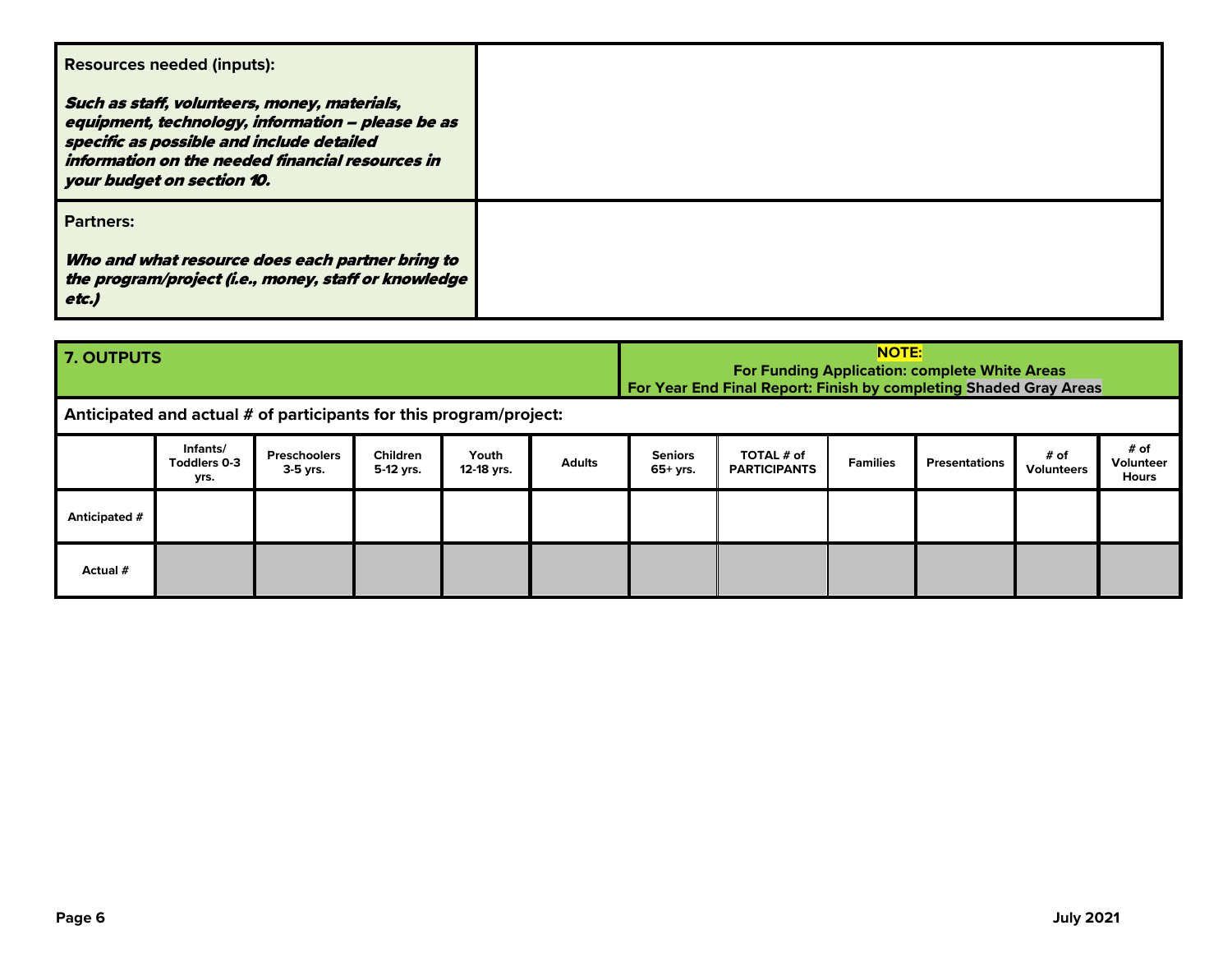## **PLEASE USE THE FCSS MEASURES BANK FOR MEASURING YOUR OUTCOMES**

| <b>8. OUTCOMES SECTION</b>                   |                                                                                           |                                                                                                                            |                                                                                   | # of Participants Completing<br>the Measurement Tool:                                                                                                                                         |
|----------------------------------------------|-------------------------------------------------------------------------------------------|----------------------------------------------------------------------------------------------------------------------------|-----------------------------------------------------------------------------------|-----------------------------------------------------------------------------------------------------------------------------------------------------------------------------------------------|
| <b>Outcome [list in</b><br>section 6 above]: | <b>Indicator(s) of Success: (How will</b><br>you know this outcome has been<br>achieved?) | <b>Alignment with the</b><br><b>FCSS Outcomes</b><br><b>Model: Chart of</b><br><b>Outcomes &amp;</b><br><b>Indicators:</b> | <b>FCSS</b><br><b>Measures</b><br><b>Bank</b><br><b>Measure</b><br><b>Number:</b> | <b>Measure(s):</b><br>(Please complete the shaded gray areas after<br>you have completed your project and<br>collected and tallied the data. This then<br>becomes your Year End Final Report. |
| 1.                                           | $\mathbf{1}$ .                                                                            |                                                                                                                            |                                                                                   | $\mathbf{1}$                                                                                                                                                                                  |
|                                              |                                                                                           |                                                                                                                            |                                                                                   | # completing this measure: _____<br># experiencing a positive change:                                                                                                                         |
|                                              |                                                                                           |                                                                                                                            |                                                                                   | 2. (if more than one measure for this<br><i>indicator)</i>                                                                                                                                    |
|                                              |                                                                                           |                                                                                                                            |                                                                                   | # completing this measure: _____<br># experiencing a positive change:                                                                                                                         |
|                                              | 2. (if more than one indicator for<br>this outcome)                                       |                                                                                                                            |                                                                                   | 1.                                                                                                                                                                                            |
|                                              |                                                                                           |                                                                                                                            |                                                                                   | # completing this measure: _____<br># experiencing a positive change:                                                                                                                         |
|                                              |                                                                                           |                                                                                                                            |                                                                                   | 2. (if more than one measure for this<br><i>indicator)</i>                                                                                                                                    |
|                                              |                                                                                           |                                                                                                                            |                                                                                   | # completing this measure: _____<br># experiencing a positive change:                                                                                                                         |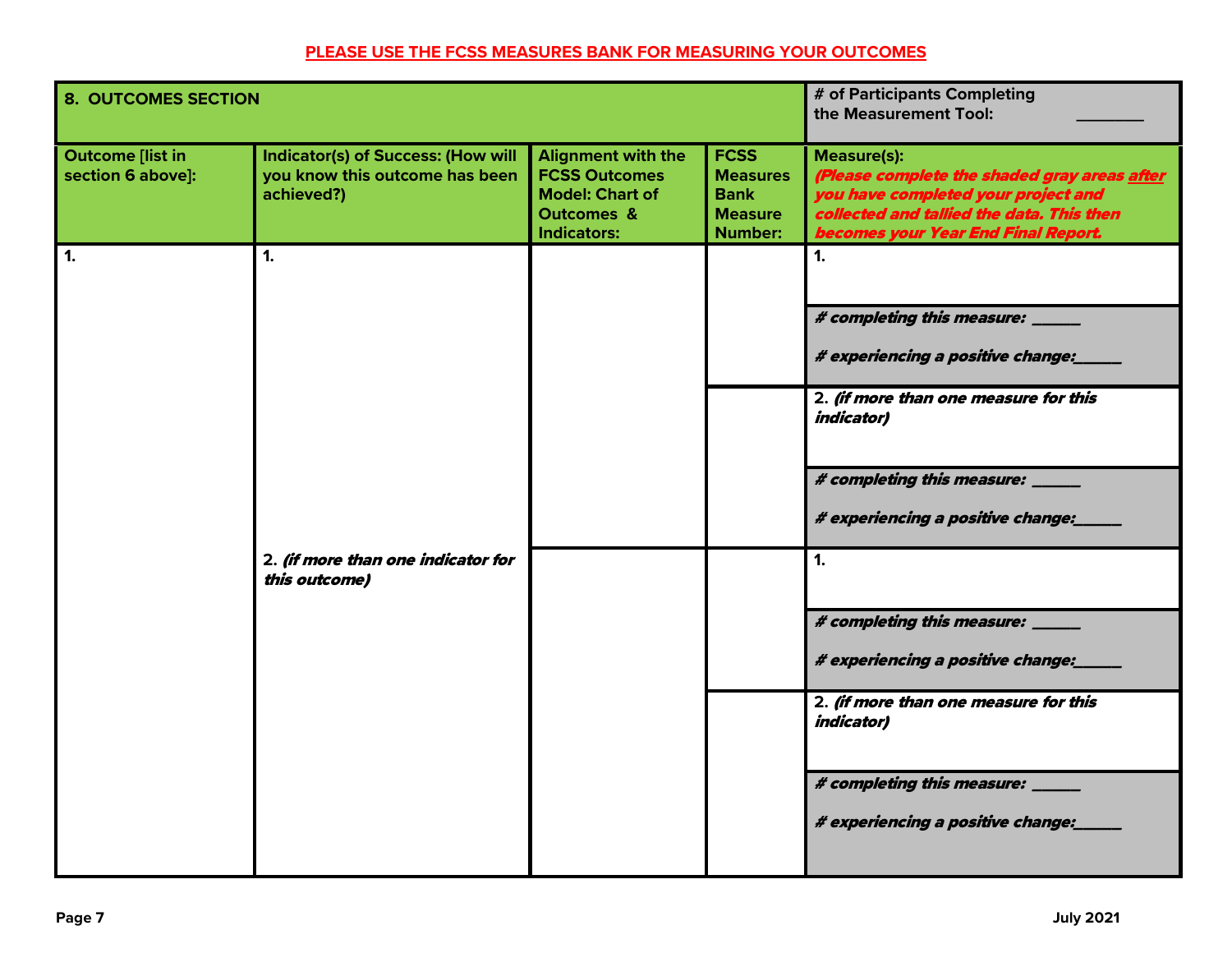|    | *If you would like to report on more than two outcomes, please copy empty chart below and paste below outcome 2. |  |                                                                       |
|----|------------------------------------------------------------------------------------------------------------------|--|-----------------------------------------------------------------------|
| 2. | 1.                                                                                                               |  | 1.                                                                    |
|    |                                                                                                                  |  | # completing this measure: _____<br># experiencing a positive change: |
|    |                                                                                                                  |  | 2. (if more than one measure for this indicator)                      |
|    |                                                                                                                  |  | # completing this measure: _____<br># experiencing a positive change: |
|    | 2. (if more than one indicator for<br>this outcome)                                                              |  | 1.                                                                    |
|    |                                                                                                                  |  | # completing this measure: ___<br># experiencing a positive change:   |
|    |                                                                                                                  |  | 2. (if more than one measure for this indicator)                      |
|    |                                                                                                                  |  | # completing this measure: _____<br># experiencing a positive change: |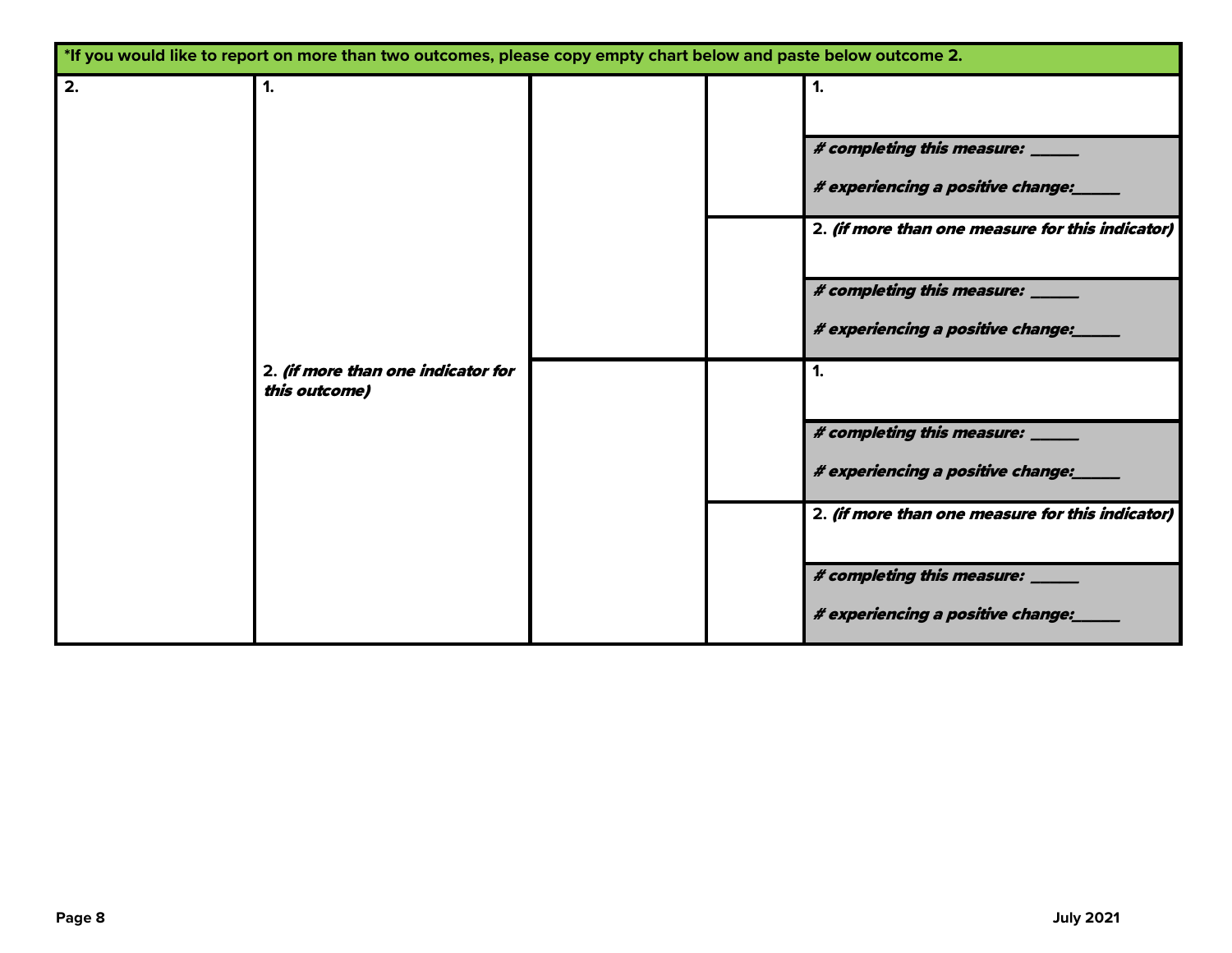| <b>9. ADDITIONAL INFORMATION</b>                                                                                                                                      |
|-----------------------------------------------------------------------------------------------------------------------------------------------------------------------|
| <b>Identify Measurement Tool(s) Used:</b>                                                                                                                             |
| $\Box$ Survey<br>ப<br><b>Interview</b><br><b>Observation</b><br>(intended for young children 0-5 yrs.)<br>(intended for those who may have trouble with a<br>survey)  |
| <b>When Measurement Tool(s) Used:</b>                                                                                                                                 |
| Pre-test/post-test: both before and after your<br><b>Post-Only: after activities</b><br>u<br>activities                                                               |
| <b>Additional Outcome Data</b>                                                                                                                                        |
| Please attach a copy of the completed aggregated survey                                                                                                               |
| <b>Additional Financial Information</b>                                                                                                                               |
| $\Box$ Attached receipts from ALL purchases that are listed in the shaded portion of the budget in section 10.                                                        |
| Attached detailed personnel costs that are listed in the shaded portion of the budget in section 10 (if applicable).                                                  |
| <b>Additional Information:</b>                                                                                                                                        |
| Stories – Please share an anecdotal story that describes the significant impact for the participants. Please also include a photo from your<br>program (if possible): |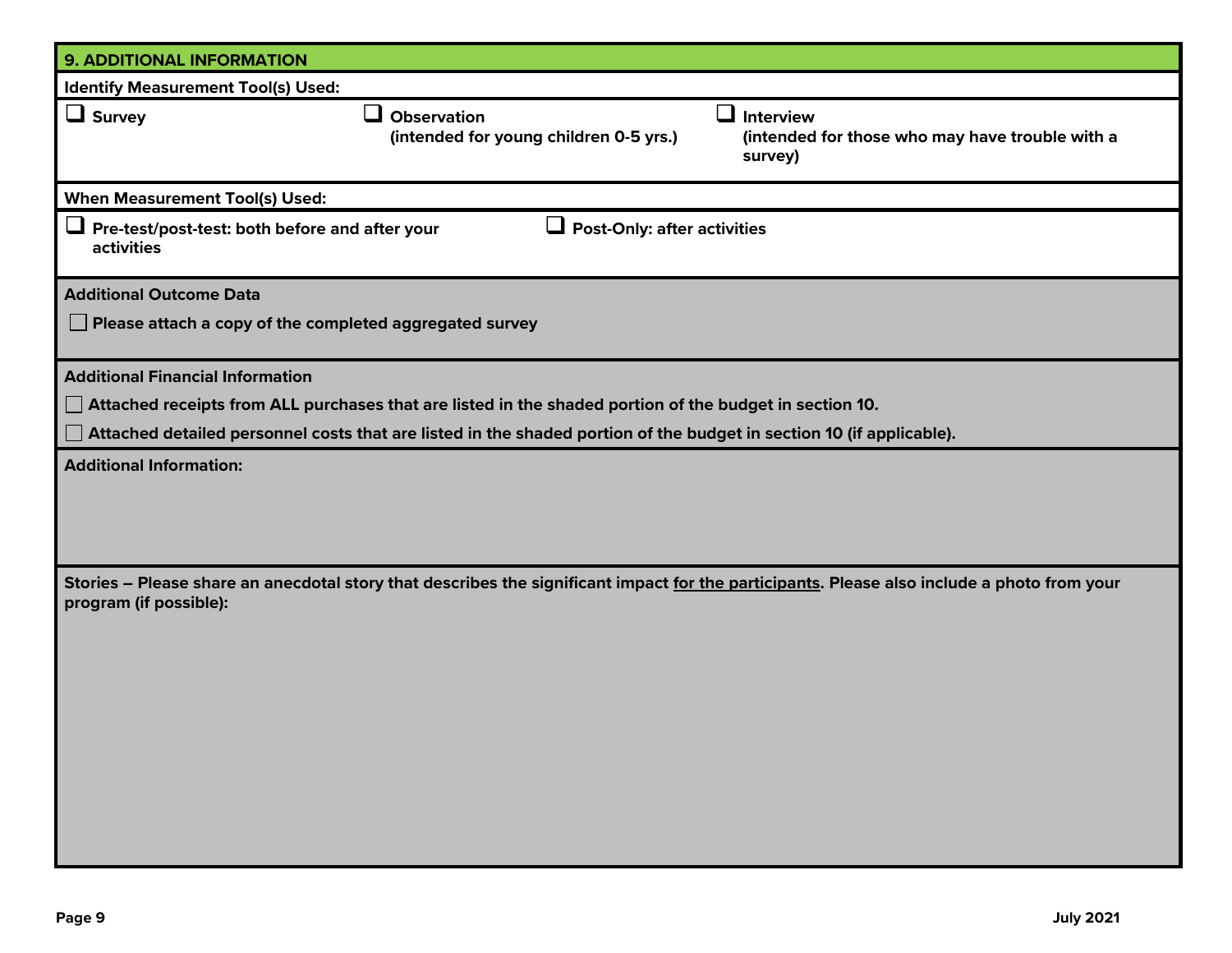**Continuous Quality Improvement. Please answer the following questions:**

**After analyzing the information, should this program/project continue? Was the program successful?**

**What changes will you make (if any)?**

**What improvements can be made to the program/project?**

**What improvements can be made to the outcome measurement process?**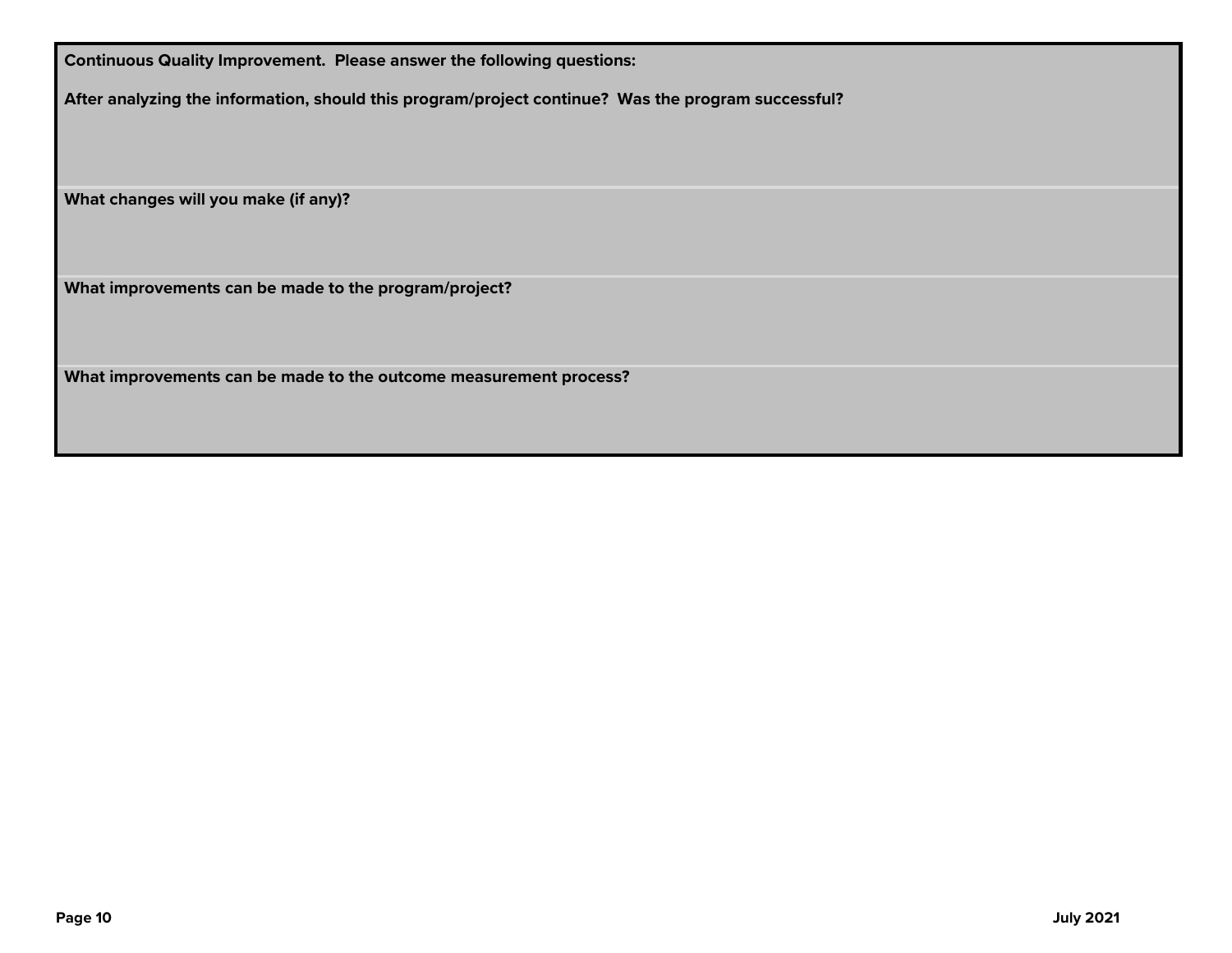**Please ensure that this section starts on a new page with no other sections on the budget page. For consistency purposes, it is IMPERATIVE that you use the following template as provided and NOT modify it, other than inserting additional rows.** 

| 10. BUDGET (Resources dedicated specifically to the project you are seeking funding for. Please also<br>attach the latest audited financial statement for your organization.) |                                                                                                                                      |                                                                                                                            |                                                                          |                                                           |  |  |  |
|-------------------------------------------------------------------------------------------------------------------------------------------------------------------------------|--------------------------------------------------------------------------------------------------------------------------------------|----------------------------------------------------------------------------------------------------------------------------|--------------------------------------------------------------------------|-----------------------------------------------------------|--|--|--|
|                                                                                                                                                                               | 2022 PROPOSED BUDGET                                                                                                                 |                                                                                                                            |                                                                          |                                                           |  |  |  |
| (Ensure all calculations are correct. Use the second column to itemize the project expenses to which<br>you plan to direct the FCSS funds. Column $1+$ Column $2 =$ Column 3) |                                                                                                                                      |                                                                                                                            |                                                                          |                                                           |  |  |  |
| <b>ITEM</b>                                                                                                                                                                   | Column 1<br><b>Expenses paid or</b><br>contributed by the<br><b>Applicant and other</b><br>funding partners<br>(Agency Contribution) | Column <sub>2</sub><br><b>Expenses to be</b><br>funded by Town<br>of Crossfield<br><b>FCSS (Project</b><br><b>Request)</b> | Column <sub>3</sub><br><b>PROJECTED</b><br><b>Budget</b><br>(Total Cost) | Column <sub>4</sub><br><b>Actual Cost</b><br>(For report) |  |  |  |
| REVENUE (specify all sources of funding including fundraising, fees for service, other grants, etc.)                                                                          |                                                                                                                                      |                                                                                                                            |                                                                          |                                                           |  |  |  |
| <b>Fundraising /Cash donations:</b>                                                                                                                                           |                                                                                                                                      |                                                                                                                            |                                                                          |                                                           |  |  |  |
|                                                                                                                                                                               |                                                                                                                                      |                                                                                                                            |                                                                          |                                                           |  |  |  |
| <b>Other Grants (Please specify):</b>                                                                                                                                         |                                                                                                                                      |                                                                                                                            |                                                                          |                                                           |  |  |  |
|                                                                                                                                                                               |                                                                                                                                      |                                                                                                                            |                                                                          |                                                           |  |  |  |
|                                                                                                                                                                               |                                                                                                                                      |                                                                                                                            |                                                                          |                                                           |  |  |  |
|                                                                                                                                                                               |                                                                                                                                      |                                                                                                                            |                                                                          |                                                           |  |  |  |
|                                                                                                                                                                               |                                                                                                                                      |                                                                                                                            |                                                                          |                                                           |  |  |  |
| <b>TOTAL REVENUE</b>                                                                                                                                                          |                                                                                                                                      |                                                                                                                            |                                                                          |                                                           |  |  |  |
|                                                                                                                                                                               |                                                                                                                                      |                                                                                                                            |                                                                          |                                                           |  |  |  |
| <b>EXPENSES</b>                                                                                                                                                               |                                                                                                                                      |                                                                                                                            |                                                                          |                                                           |  |  |  |
| <b>PERSONNEL</b>                                                                                                                                                              |                                                                                                                                      |                                                                                                                            |                                                                          |                                                           |  |  |  |
| Salaries + Wages + Benefits +                                                                                                                                                 |                                                                                                                                      |                                                                                                                            |                                                                          |                                                           |  |  |  |
| <b>Remittances</b>                                                                                                                                                            |                                                                                                                                      |                                                                                                                            |                                                                          |                                                           |  |  |  |
| <b>Travel &amp; Subsistence</b>                                                                                                                                               |                                                                                                                                      |                                                                                                                            |                                                                          |                                                           |  |  |  |
|                                                                                                                                                                               |                                                                                                                                      |                                                                                                                            |                                                                          |                                                           |  |  |  |
|                                                                                                                                                                               |                                                                                                                                      |                                                                                                                            |                                                                          |                                                           |  |  |  |
|                                                                                                                                                                               |                                                                                                                                      |                                                                                                                            |                                                                          |                                                           |  |  |  |
|                                                                                                                                                                               |                                                                                                                                      |                                                                                                                            |                                                                          |                                                           |  |  |  |
| <b>OPERATIONS COST</b>                                                                                                                                                        |                                                                                                                                      |                                                                                                                            |                                                                          |                                                           |  |  |  |
| <b>Facility Rentals</b>                                                                                                                                                       |                                                                                                                                      |                                                                                                                            |                                                                          |                                                           |  |  |  |
| <b>Insurance</b>                                                                                                                                                              |                                                                                                                                      |                                                                                                                            |                                                                          |                                                           |  |  |  |
| Telephone/internet, etc.                                                                                                                                                      |                                                                                                                                      |                                                                                                                            |                                                                          |                                                           |  |  |  |
|                                                                                                                                                                               |                                                                                                                                      |                                                                                                                            |                                                                          |                                                           |  |  |  |
|                                                                                                                                                                               |                                                                                                                                      |                                                                                                                            |                                                                          |                                                           |  |  |  |
| <b>ADMINISTRATION COSTS (specify)</b>                                                                                                                                         |                                                                                                                                      |                                                                                                                            |                                                                          |                                                           |  |  |  |
| <b>Advertising &amp; Promotions</b>                                                                                                                                           |                                                                                                                                      |                                                                                                                            |                                                                          |                                                           |  |  |  |
| <b>Postage/Administrative materials</b>                                                                                                                                       |                                                                                                                                      |                                                                                                                            |                                                                          |                                                           |  |  |  |
| <b>Audit &amp; Accounting</b>                                                                                                                                                 |                                                                                                                                      |                                                                                                                            |                                                                          |                                                           |  |  |  |
|                                                                                                                                                                               |                                                                                                                                      |                                                                                                                            |                                                                          |                                                           |  |  |  |
|                                                                                                                                                                               |                                                                                                                                      |                                                                                                                            |                                                                          |                                                           |  |  |  |
| <b>OTHER PROGRAM COSTS (specify)</b>                                                                                                                                          |                                                                                                                                      |                                                                                                                            |                                                                          |                                                           |  |  |  |
|                                                                                                                                                                               |                                                                                                                                      |                                                                                                                            |                                                                          |                                                           |  |  |  |
|                                                                                                                                                                               |                                                                                                                                      |                                                                                                                            |                                                                          |                                                           |  |  |  |
|                                                                                                                                                                               |                                                                                                                                      |                                                                                                                            |                                                                          |                                                           |  |  |  |
| <b>TOTAL EXPENDITURES</b>                                                                                                                                                     |                                                                                                                                      |                                                                                                                            |                                                                          |                                                           |  |  |  |
| <b>FCSS REQUEST</b>                                                                                                                                                           |                                                                                                                                      |                                                                                                                            |                                                                          |                                                           |  |  |  |
| (DEFICIT/SURPLUS = Column 3: Total                                                                                                                                            |                                                                                                                                      |                                                                                                                            |                                                                          |                                                           |  |  |  |
| <b>Revenue - Expenditures)</b>                                                                                                                                                |                                                                                                                                      |                                                                                                                            |                                                                          |                                                           |  |  |  |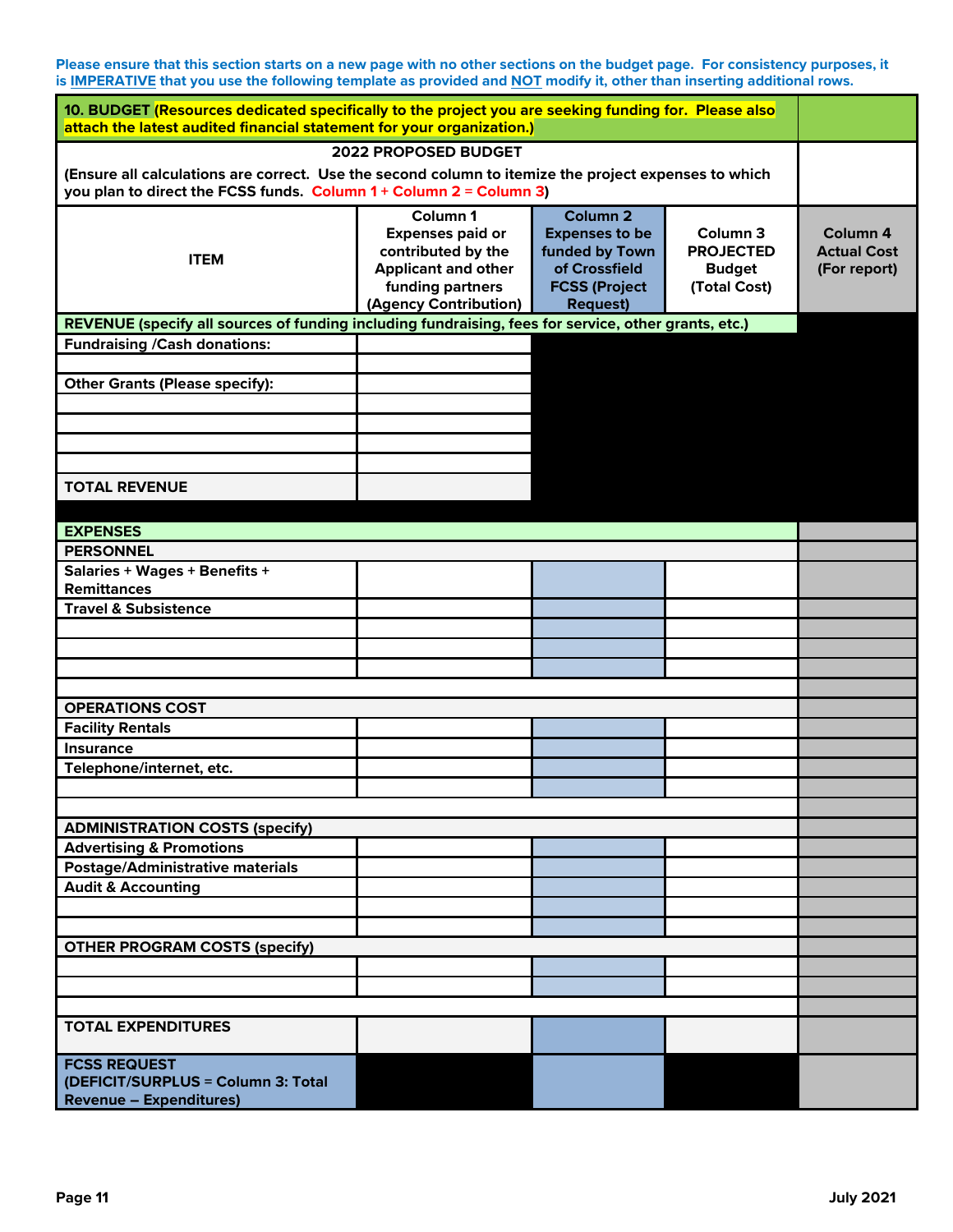| 11. DOCUMENTATION REQUIREMENTS: Do not provide other attachments unless requested to do so.                                                                                      | <b>ATTACHED</b> |
|----------------------------------------------------------------------------------------------------------------------------------------------------------------------------------|-----------------|
| List of current agency Board of Directors by name and Board position. (Do not include personal contact<br>information (home addresses, emails, or phone numbers).                |                 |
| <b>Program/Project Logic Model &amp; Outcomes (Sections 6-8)</b>                                                                                                                 |                 |
| <b>Program/Project Budget (Section 10)</b>                                                                                                                                       |                 |
| Most recent Audited Financial Statement of your organization [Balance Sheet and income Statement]                                                                                |                 |
| Copies of the receipts and detailed personal costs (if applicable) from the items that are listed in the shaded<br>portion of Budget - section 10 [submit with the final report] |                 |
| Copy of the completed 2022 aggregated survey [submit with the final report]                                                                                                      |                 |
|                                                                                                                                                                                  |                 |
| <b>12. SUBMIT COMPLETED APPLICATION TO:</b>                                                                                                                                      |                 |

**Please:** 

**1. Submit one original signed copy of the application (via mail or drop-off at the office)**

 **PO Box 500, 1005 Ross Street, Crossfield, Alta., T0M 0S0**

**2. Email a copy to: fcss@crossfieldalberta.com (scanned signatures will be accepted) Unsigned applications will be returned.**

**The deadline for applications is October 15, 2021, 4:30 p.m.**

**DECLARATION:**

**I declare that all of the information in this application is accurate and complete and that the application is made on behalf of the organization named on Page 4 with its full knowledge and consents and complies with the requirements and conditions set out in the Family and Community Support Services Act and Regulation. [\(http://humanservices.alberta.ca/family-community/14876.html\)](http://humanservices.alberta.ca/family-community/14876.html):** 

**I acknowledge that should this application be approved, I will be required to enter into a funding agreement which will outline the terms and conditions.**

**\_\_\_\_\_\_\_\_\_\_\_\_\_\_\_\_\_\_\_\_ \_\_\_\_\_\_\_\_\_\_\_\_\_\_\_\_\_\_\_\_\_\_\_ \_\_\_\_\_\_\_\_\_\_\_\_\_\_\_\_\_\_\_\_ Print Name Community Community Authorized Signature Community Community Community Community Community Community**